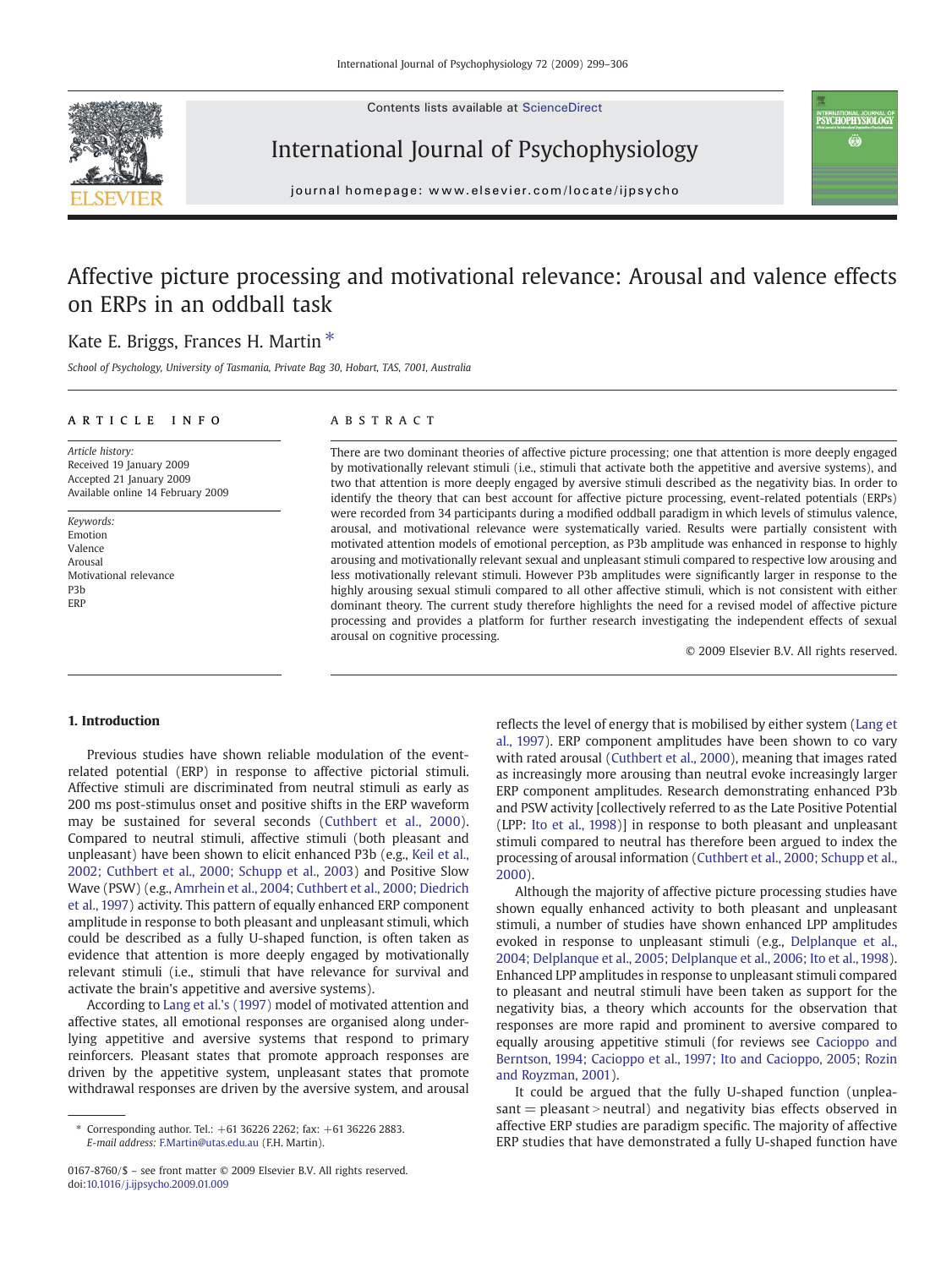used sustained picture viewing paradigms that involve long stimulus durations and inter-trial intervals (ITIs). Similarly, a negativity bias effect has been demonstrated almost exclusively within the context of modified oddball paradigms, which involve short stimulus durations and manipulation of stimulus probability and target context. [Schupp et al. \(2000\)](#page--1-0) investigated whether certain experimental parameters such as stimulus duration could account for the frequently observed fully U-shaped function by presenting affective pictorial stimuli at short stimulus durations typical of modified oddball paradigms but without manipulation of target context or stimulus probability. A full U-shaped function was demonstrated in Schupp et al.'s study, casting some doubt on the notion that the full U-shaped function is paradigm specific. It therefore seems unlikely that the full U-shaped function is paradigm specific to sustained picture viewing and it can not be conclusively stated that the negativity bias is specific to the modified oddball paradigm, given the added control over 'classic' ERP effects provided by oddball paradigms (for example control of subjective probability and task relevance effects on P3b amplitude see [Donchin, 1981; Donchin and](#page--1-0) [Coles, 1988; Pritchard, 1981](#page--1-0) for reviews). If the discrepancies cannot be explained in terms of differences in experimental paradigms, then perhaps they can be explained by differences in the experimental stimuli used in previous affective picture processing studies.

According to the model of motivated attention and affective states [\(Lang et al., 1997](#page--1-0)), the stimulus dimensions of hedonic valence and arousal elicit activation in the underlying appetitive and aversive systems. The effect of these stimulus dimensions can be systematically investigated using stimuli selected from the International Affective Picture System (IAPS: [Lang et al., 1999](#page--1-0)) in which stimuli vary on levels of hedonic valence, arousal, and semantic characteristics such as motivational relevance. IAPS stimuli can therefore be categorised according to both valence (pleasant, neutral, and unpleasant) and arousal (high, low) dimensions and within each of these subcategorisations of high and low arousing stimuli, different semantic characteristics are apparent. For example, highly arousing unpleasant stimuli typically depict images of human mutilation, death, and human/animal threat, whereas low arousing unpleasant stimuli depict images of pollution, contamination, human illness, or deceased animals. Highly arousing pleasant stimuli typically depict images of sport/adventure and erotica, and low arousing pleasant stimuli typically depict images of nature, animals, romance, families, or food. As noted, IAPS stimuli can be categorised by different semantic characteristics, one of which is motivational relevance, or the degree to which a stimulus conveys information that is of relevance for survival. For example, high arousing unpleasant stimuli that depict images of human injury and threat convey information that is of greater relevance for immediate survival compared to the low arousing unpleasant stimuli that depict images of pollution and illness. The same follows for pleasant stimuli: high arousing pleasant stimuli that depict erotic images convey information that is of greater relevance for procreation and hence survival compared to low arousing pleasant images of food, babies, and happy couples. The IAPS has been designed such that pleasant images of sport/adventure can be matched for valence with both low arousing pleasant images (e.g., animals, food, babies) and highly arousing sexual images. The arousal ratings of the pleasant sport/adventure images can also be matched with that of the erotic or sexual images and also that of the highly arousing unpleasant images of human mutilation, death, and human/animal threat. According to [Lang et al.'s \(1997\)](#page--1-0) model of motivated attention and affective states, images that are higher in arousal are thought to activate the underlying appetitive and aversive systems more strongly. Following this assumption, the model suggests that high arousing sport/adventure images should activate the appetitive system to a similar extent as the sexual images which are matched for valence and arousal. However sport/adventure stimuli do not convey information that is of equal relevance to survival compared

to sexual images, and it may be argued that these stimuli do not activate the appetitive system to the same extent and this possibility will be investigated in the current study.

Electrophysiological responses have been shown to vary not only between picture categories (pleasant and unpleasant  $>$  neutral) but also within picture categories. Enhanced LPP (P3b and PSW) amplitude has been shown to vary within unpleasant picture categories, with enhanced amplitudes in response to unpleasant images depicting human/animal threat and mutilation compared to images depicting human illness and contamination ([Schupp et al.,](#page--1-0) [2004a,b\)](#page--1-0). Similarly for pleasant images, enhanced LPP amplitudes have been demonstrated in response to pleasant images of erotic couples and opposite sex nudes compared to all other pleasant picture stimuli ([Schupp et al., 2004a,b](#page--1-0)). As noted, highly arousing pleasant sport/adventure images are argued not to convey motivationally relevant information and are argued not to activate the appetitive system to the same extent as sexual stimuli even though they can be matched for valence and arousal. Schupp et al.'s research is one of few to highlight differences in ERP component amplitudes in response to stimuli that are matched for valence and arousal, but differ in terms of motivational relevance. As ERP component amplitudes have been shown to vary within pleasant and unpleasant picture categories, with the largest amplitudes shown for the most highly arousing and motivationally relevant stimuli, it is argued that the practice of intermixing arousal and semantic characteristics such as motivational relevance into general pleasant, unpleasant, and neutral categories presents a potential confound (e.g., [Amrhein et al., 2004; Mini et al.,](#page--1-0) [1996; Palomba et al., 1997\)](#page--1-0).

The current study was designed to investigate the cognitive processing of motivationally relevant information by measuring ERP responses to affective pictorial stimuli. The processing of motivationally relevant information was investigated by comparing ERP responses to high and low arousing pleasant, unpleasant, and neutral stimuli which vary in term of semantic characteristics such as motivational relevance. For example, the high arousing unpleasant stimuli consist of different images depicting mutilation, human/ animal threat, etc. all of which convey information that is relevant for immediate survival and are hence motivationally relevant. The low arousing unpleasant category of stimuli consist of images of contamination, illness, and deceased animals, which are rated lower in arousal and also convey information that is less relevant to immediate survival. The high arousing pleasant stimuli are broken down into two sub sets. High arousing sexual stimuli are both highly arousing and convey information that is relevant for procreation and hence survival. Pleasant images of sport/adventure are also highly arousing, however these stimuli do not convey information that is relevant for survival, hence differences in motivational relevance can be investigated within the same valence and arousal category. Low arousing pleasant stimuli are rated lower in arousal and also do not convey motivationally relevant information. The current study therefore aims to investigate the effect of motivational relevance by comparing behavioural and electrophysiological responses to stimuli that are matched for valence and arousal and differ in terms of motivational relevance (e.g., high arousing sexual and high arousing sport/adventure images) and stimuli that differ in terms of both motivational relevance and arousal (e.g., high vs. low arousing unpleasant and sexual stimuli).

By systematically varying levels of valence and arousal in order to investigate the cognitive processing of motivationally relevant information, the current study also aims to determine the theory that could best account for affective picture processing (the model of motivated attention and affective states inferred from a full U-shaped function or the negativity bias). A modified oddball paradigm was used to present the affective stimuli to control for 'classic' ERP effects, specifically the effect of subjective probability and task relevance on P3b amplitude. Subjective probability and task relevance are two